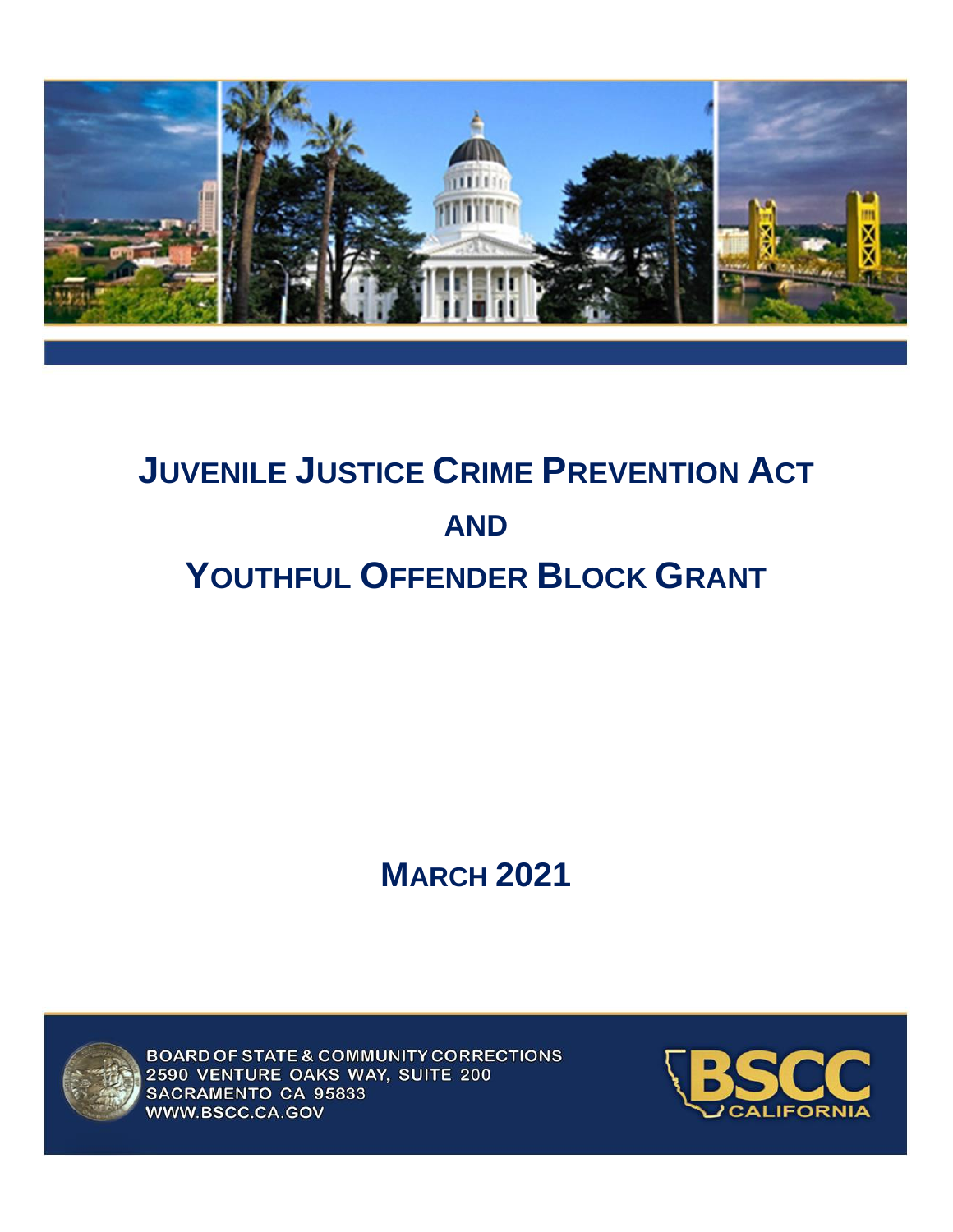## STATE OF CALIFORNIA – EDMUND G. BROWN, GOVERNOR **BOARD OF STATE AND COMMUNITY CORRECTIONS**

#### **Board Members\***

| The Chair of the Board is a full-time paid position appointed by the Governor and subject<br>to Senate Confirmation                                                                           |  |  |
|-----------------------------------------------------------------------------------------------------------------------------------------------------------------------------------------------|--|--|
|                                                                                                                                                                                               |  |  |
|                                                                                                                                                                                               |  |  |
| A sheriff in charge of local detention facility with a BSCC rated capacity of 200 inmates or<br>less appointed by the Governor and subject to Senate confirmation                             |  |  |
| A sheriff in charge of local detention facility with a BSCC rated capacity of more than 200<br>inmates appointed by the Governor and subject to Senate confirmation                           |  |  |
| A county supervisor or county administrative officer appointed by the Governor subject<br>and to Senate confirmation                                                                          |  |  |
| A chief probation officer from a county with a population over 200,000 appointed by the<br>Governor and subject to Senate confirmation                                                        |  |  |
| A chief probation officer from a county with a population under 200,000 appointed by the<br>Governor and subject to Senate confirmation                                                       |  |  |
| A judge appointed by the Judicial Council of California                                                                                                                                       |  |  |
| A chief of police appointed by the Governor and subject to Senate confirmation                                                                                                                |  |  |
| A community provider of rehabilitative treatment or services for adult offenders appointed<br>by the Speaker of the Assembly                                                                  |  |  |
| A community provider or advocate with expertise in effective programs, policies and<br>treatment of at-risk youth and juvenile offenders appointed by the Senate Committee on<br><b>Rules</b> |  |  |
| Women's and Non-Binary Services Manager<br>A public member appointed by the Governor and subject to Senate confirmation                                                                       |  |  |
| <b>BSCC Staff</b>                                                                                                                                                                             |  |  |
|                                                                                                                                                                                               |  |  |

*\* Board member composition is pursuant to Penal Code 6025*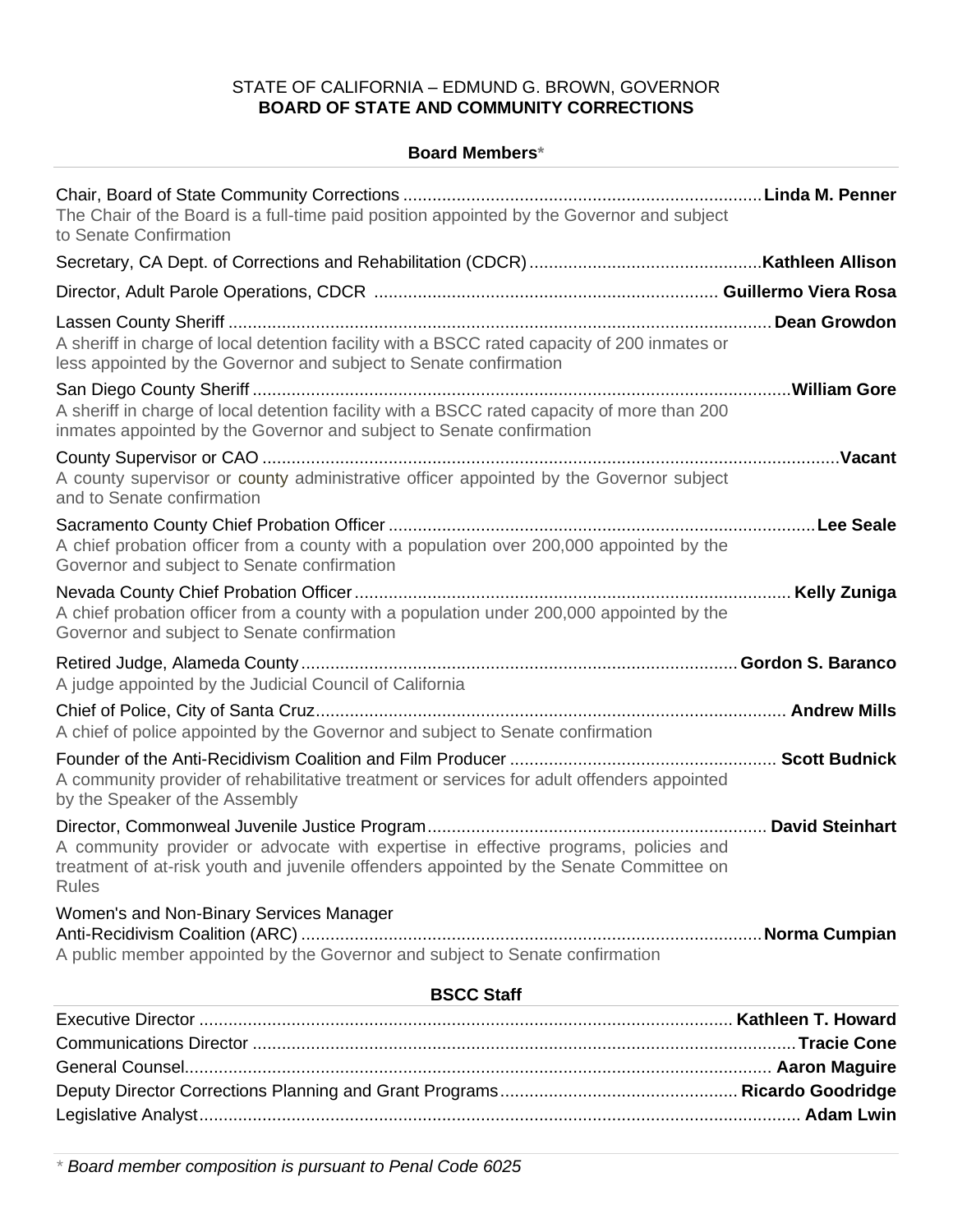## **Juvenile Justice Crime Prevention Act and Youthful Offender Block Grant**

*Annual Report to the Legislature March 2021*

**Board of State and Community Corrections 2590 Venture Oaks Way, Suite 200 Sacramento, CA 95833 http://www.bscc.ca.gov**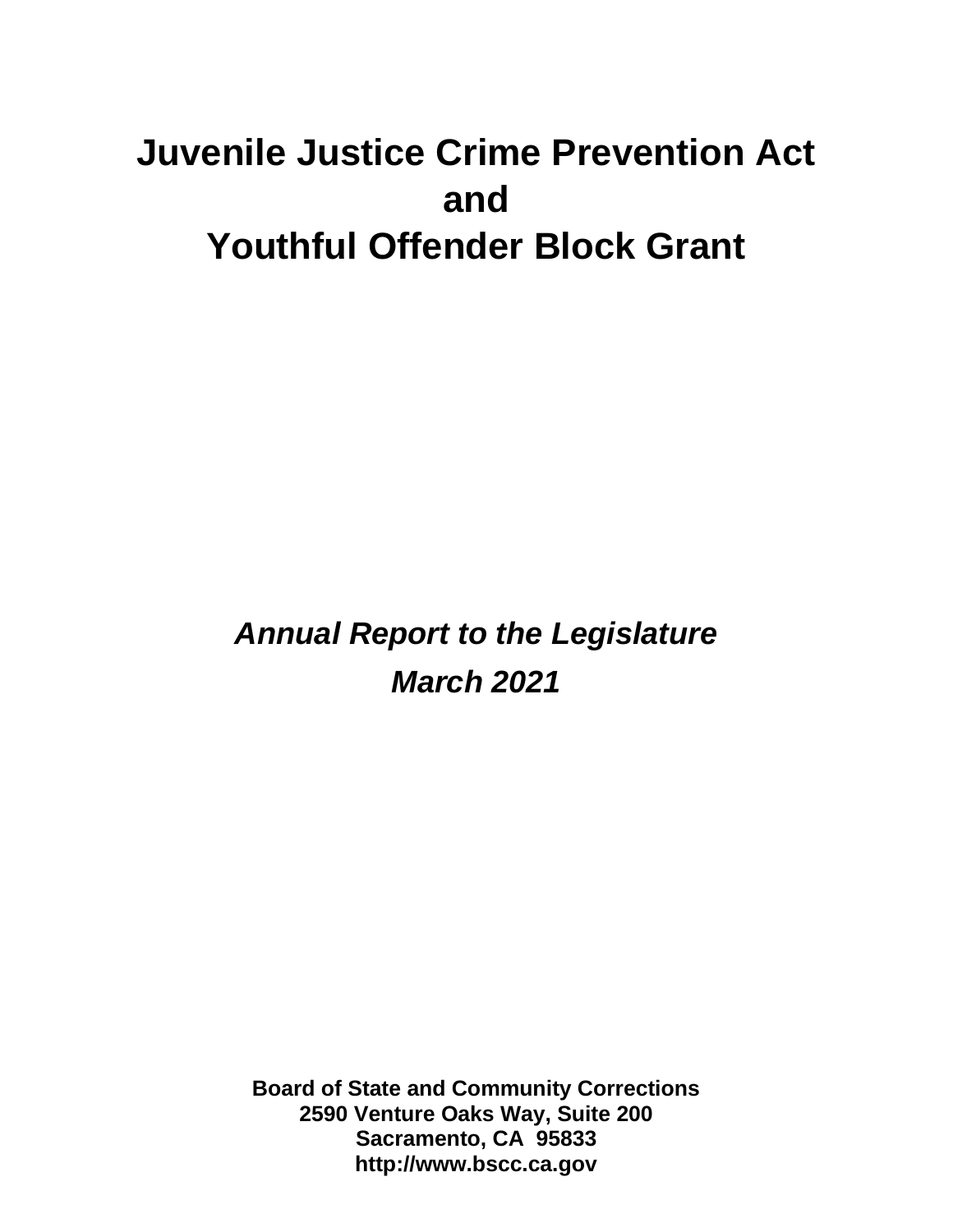## **EXECUTIVE SUMMARY**

The following is the fourth annual report of the combined Juvenile Justice Crime Prevention Act (JJCPA) and the Youthful Offender Block Grant (YOBG) programs. The JJCPA-YOBG allotted \$333,940,473 in Fiscal Year 2019-20, to the counties to provide programs and services for system-involved youth, or those at risk. This report is mandated by Government Code section 30061 and Welfare and Institutions Code (WIC) section 1961, as established by Assembly Bill 1998 (Chapter 880, Stats. 2016).

California counties are required to submit to the BSCC annual reports on local spending that provide specific data elements such as juvenile court disposition, new petitions (juveniles not previously supervised), wardship placements and demographic data. The county reports also identify how JJCPA and YOBG funds were spent on programmatic, therapeutic and intervention efforts in the preceding fiscal year.

These formula-based funding streams assist California counties in providing youth services, and the reports submitted to the BSCC are designed to show that counties have implemented their own locally relevant programs for youth who are at-risk and/or previously would have been under state custody and oversight. In fiscal year 2019 and 2020, all 58 counties submitted their annual plans which may be found here: [2020-21](https://www.bscc.ca.gov/s_cpgp2021countyjjcpayobgplans/)  [County JJCPA-YOBG Plans.](https://www.bscc.ca.gov/s_cpgp2021countyjjcpayobgplans/)

## **ANNUAL PLANS**

By May 1 of each year, counties are required to submit their annual plans for JJCPA and YOBG spending to the BSCC. These plans describe all programs, placements, strategies, services, and system enhancements that will be supported with JJCPA and/or YOBG funds in the upcoming fiscal year.

In the year 2020, the BSCC added a new section for comprehensive plan revisions. Counties were asked how their plans were updated for the previous year and if the plan was not updated, to indicate why. Most counites responded that they will continue with their plans from previous years as their existing plans continue to be beneficial to the youth they serve.

The BSCC also updated the annual plan template to include a question that asked whether an established Juvenile Justice Council (JJCC) (Welf. & Inst. Code, § 749.22) existed, and to provide a timeline to indicate when council vacancies would be filled.

The 2020 reporting of the annual plans were impacted by the COVID-19 pandemic, and it proved difficult to have JJCCs meet to complete the plans by May 1, 2020. Governor Newsom signed [Executive Order N-29-20,](https://www.gov.ca.gov/wp-content/uploads/2020/03/3.17.20-N-29-20-EO.pdf) which allowed for local bodies subject to the Brown Act to convene by conference call or video call, provided that the notice, agenda, and public access requirements set forth in the Executive Order are met. The executive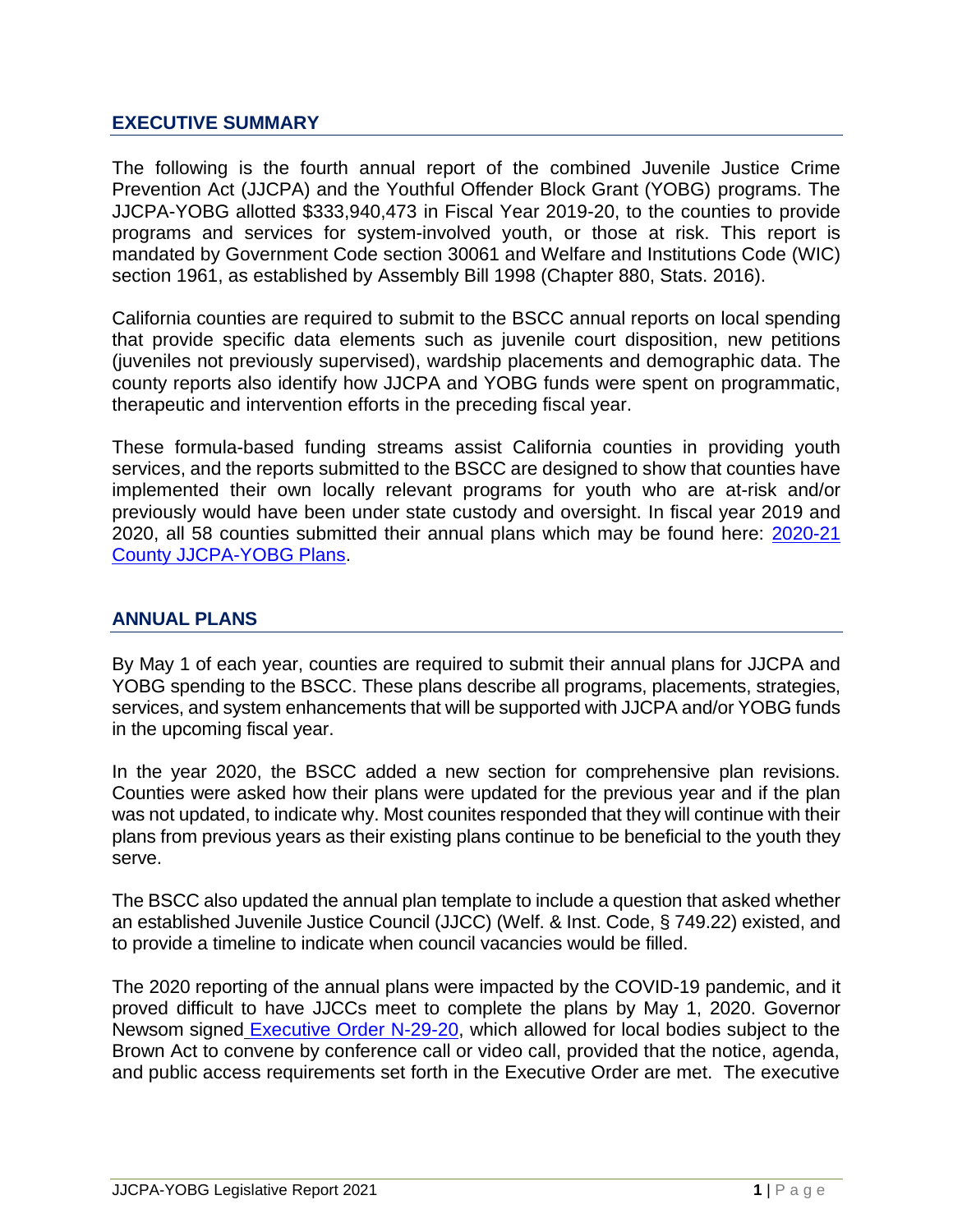order allowed a 30-day extension of the annual report. By May 31, 2020, all 58 counties had submitted their annual plans.

BSCC staff reviewed each county's submission for missing data and information and requested additional information as needed. Several counties, ranging in size from small, medium, to large are highlighted below to provide examples of the diverse uses of the JJCPA-YOBG funding.

#### **Modoc**

Modoc county probation department took a collaborative approach to work with community-based organizations (CBO) and other county agencies to provide services to at-risk youth. Modoc teamed up with several local police departments, behavioral and social services, multiple school districts, courts, and CBOs as T.E.A.C.H, local tribes, and families to wrap-around those in care. The county serves youth from 18 to 23 years old.

Modoc developed a collaborative court steering committee to review and develop programs as appropriate. Youth who have been detained, released and who continue to be at-risk are referred to the Juvenile Delinquency Prevention and Treatment Court. Should the youth's delinquent behavior continue, every effort is made to find appropriate local foster care and programming needs. If nothing can be located to fit the youth's needs and address their risks, the probation officer will then look out of the area in a joint effort.

#### **Del Norte**

Del Norte County's juvenile justice action strategy is to provide best-practice interventions for at-risk youth at every level of their interaction with the justice system. The Del Norte County Probation Department utilizes the Juvenile Assessment and Intervention System (JAIS) as a part of our standard supervision practices. The JAIS system focuses on oneon-one interview with youth and develops evidence-based programs to meet the youth's needs. Del Norte provides institutional case plans with cognitive behavioral strategies, school credit recovery, and GED testing.

The county has been using Remi Vista, a program that provides therapists trained in parent-child interaction therapy, trauma-focused cognitive behavior therapy, and motivational interviewing. These programs have allowed for continued treatment of youth in and out of custody.

#### **Sacramento**

The Sacramento County Juvenile Justice System continues to place a strong emphasis on the principles of risk-need-responsivity to address juvenile crime and delinquency. From the first point of entry into the juvenile justice system, efforts to divert youth from the system and preserve the family are a priority. Targeted strategies place emphasis on prevention and early intervention, child and family focus and teaming, a cross-systems approach to programs and service delivery, collaboration and trauma-informed care.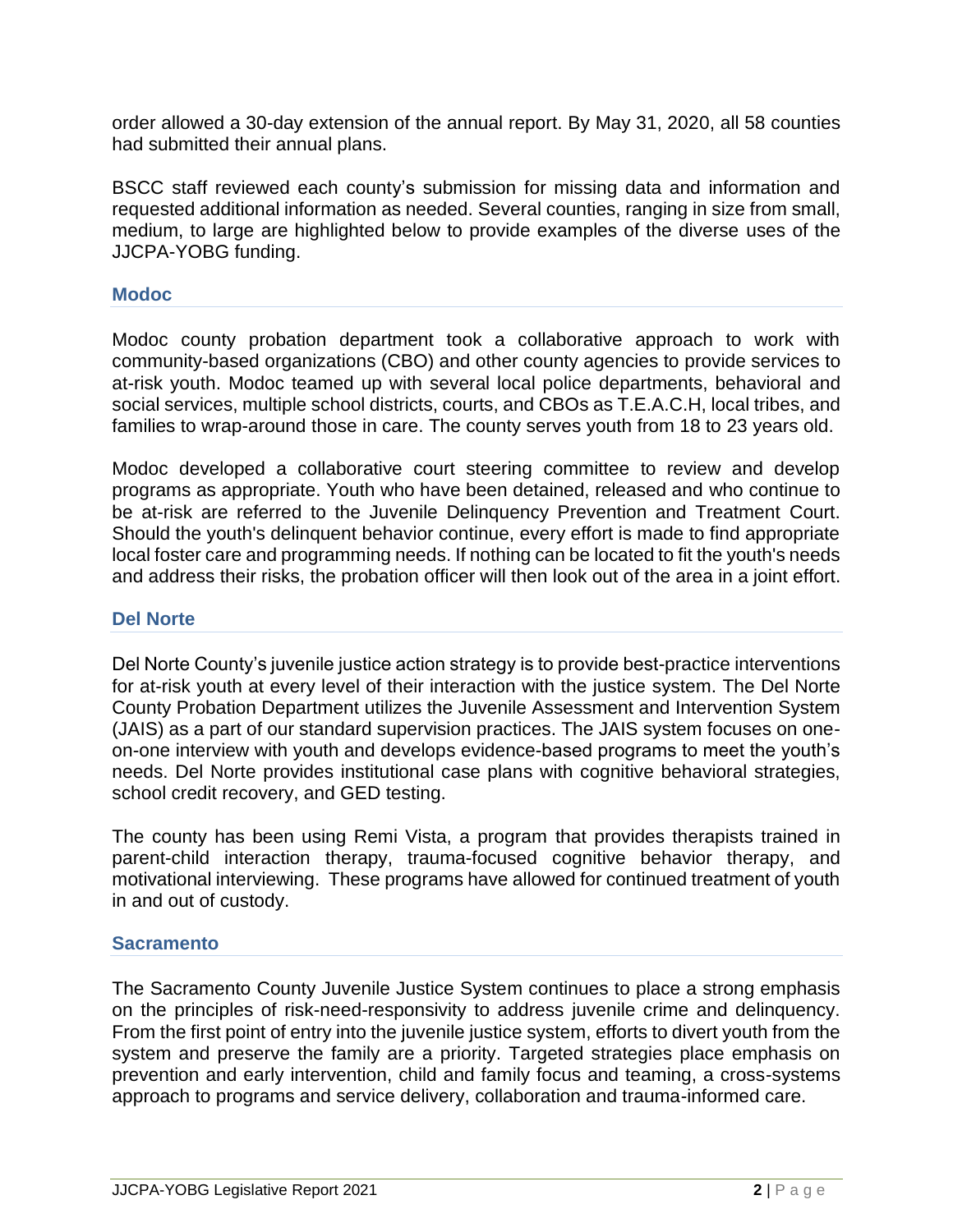Sacramento is using beneficial programs, including trauma-informed care, justice league

intramural sports, an alternatives-toviolence curriculum that links law enforcement, community organizations, and public health to reduce minority youth violence in and out of custody.

Programs such as skills training and enrichment or STEP use a multidisciplinary, skill-building approach to encourage pro-social behavior among youth in their social interactions. The Northern California Construction Training program provides participants with the opportunity to develop vocational skills and obtain work



experience to help gain and retain employment within the community.

There is a continued decline in the population of youth served, and Sacramento uses a validated risk-needs assessment tool to drive individual case planning and the many programs that provide services to high-risk, high-need youth.

#### **Fresno**

Fresno County, one of the most populous counties in the Central Valley, is using several programs to work with high-risk high-need youth as well.

School-based programs, in partnership with the juvenile probation departments and local schools, have shown promise. The program efforts focus on youth under supervision of the court. This program collaborates with officers, youth, and families within the community. The program hopes to reduce entry into the justice system, arrest, incarceration and violation of probation incidences and increase successful completion of probation.

The services provided with JJCPA funds coordinate with the YOBG by enabling Fresno County Probation to provide a wide range of needed services ranging from intervention to intensive supervision services using evidence-based practices.

Fresno has developed intensive probation supervision that provides for juvenile offenders with high numbers of needs based on an evidenced-based needs assessment and who are considered to be at high risk of recidivism.

The county is also using CBOs to carry out the truancy intervention program (TIP). The TIP is a partnership between the Fresno County Probation Department, Fresno County Superintendent of Schools, Violent Heintz Educational Academy, and 10 school districts.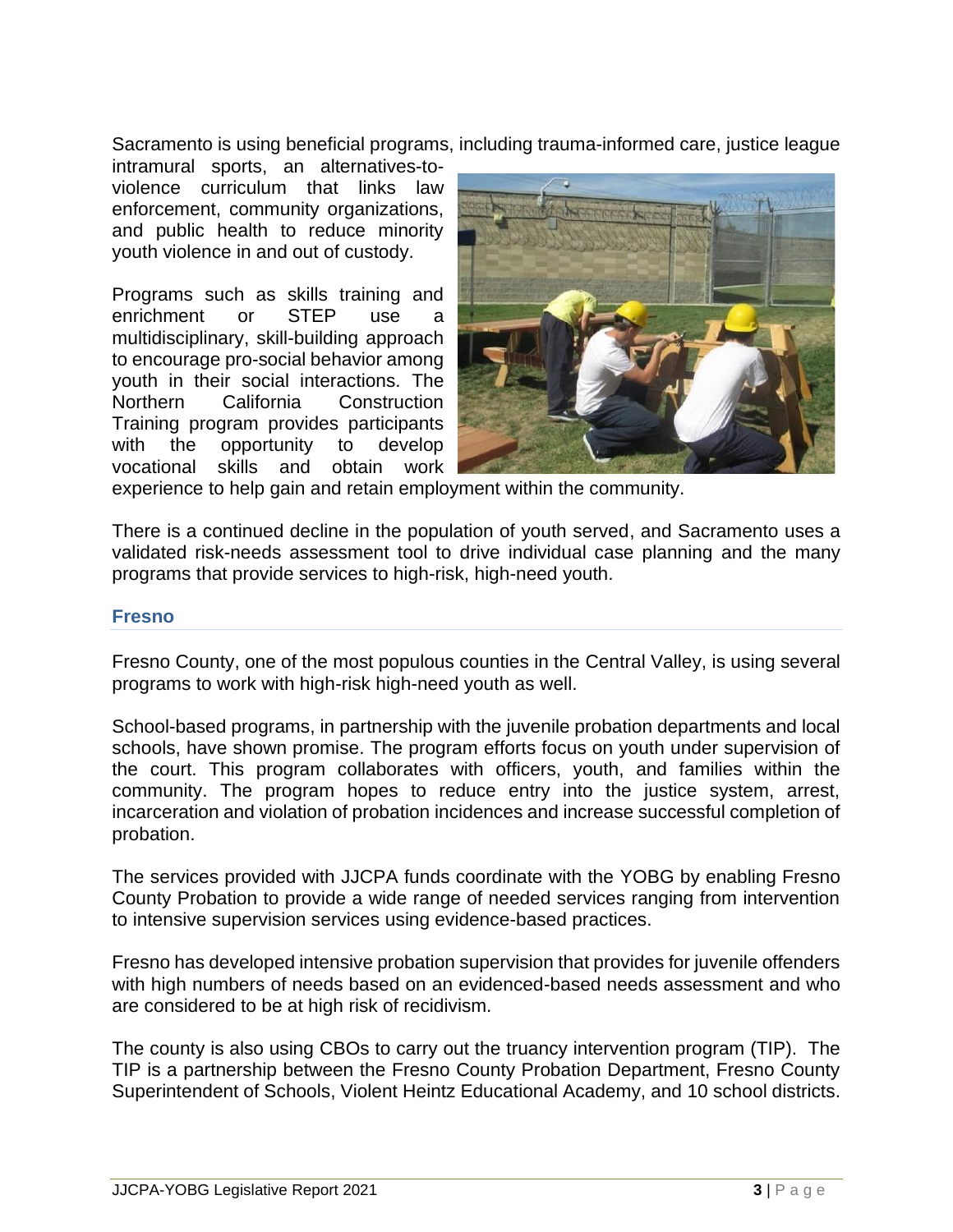The program is designed to assist with school attendance, to decrease truancy, and to increase learning opportunities. Success of the program is measured by the average daily attendance levels within the School Districts participating in TIP. Chronic truancy with the intervention of legal actions against the parents and/or the youth.

Each district has showed improvement in average daily attendance, which has allowed each district to recover additional funding resources.

### **Los Angeles**

Los Angeles county has developed the Comprehensive Multi-Agency Juvenile Justice Plan (CMJJP), which includes programs and services to provide youth with prevention and intervention strategies that target high-risk neighborhoods. The principles adopted by the JJCC for the CMJJP included a comprehensive strategic framework focused on greater inter-agency collaboration, resources, and systemic changes to prevent additional trauma, reduce risk factors, and increase protective factors by connecting families, youth, and children to supportive systems within their communities.

The county is using a continuum-based funding strategy. The intervention, focused prevention and early interventions, diversion intervention to community-based services, intervention such as community supervision, and in-custody support to reenter their homes and communities.

During FY 2019-2020 the juvenile crime in Los Angeles county plateaued. Arrests decreased by 2.4 percent overall in comparison to 2018 and by 19 percent since 2017. Decreases in arrests were observed across genders and racial/ethnic groups, though Black/African American youth had a somewhat lower decrease in arrests compared to other groups. The juvenile arrest rate per 100,000 juveniles in Los Angeles County also continued to fall in 2019, focusing on youth age 11-17, the continuation of a trend that has been observed since 2010.

Programs and services outlined in the County of Los Angeles' CMJJP might have contributed to the overall decrease, which reflects a continued trend downward over the last several years. The JJCC continued its efforts to annually enhance and further align the CMJJP with the needs of the youth of Los Angeles County.

### **San Bernardino**

Much like Los Angeles and many other counties, San Bernardino has also seen a decrease from previous years in youth arrests for felonies, misdemeanors, and status offenses. San Bernardino sought to increase programming and interventions using evidence-based and holistic practices to the youth's environment.

San Bernardino is collaborating with other agencies, including the district attorney, the public defender, county and city law enforcement agencies, the court, Department of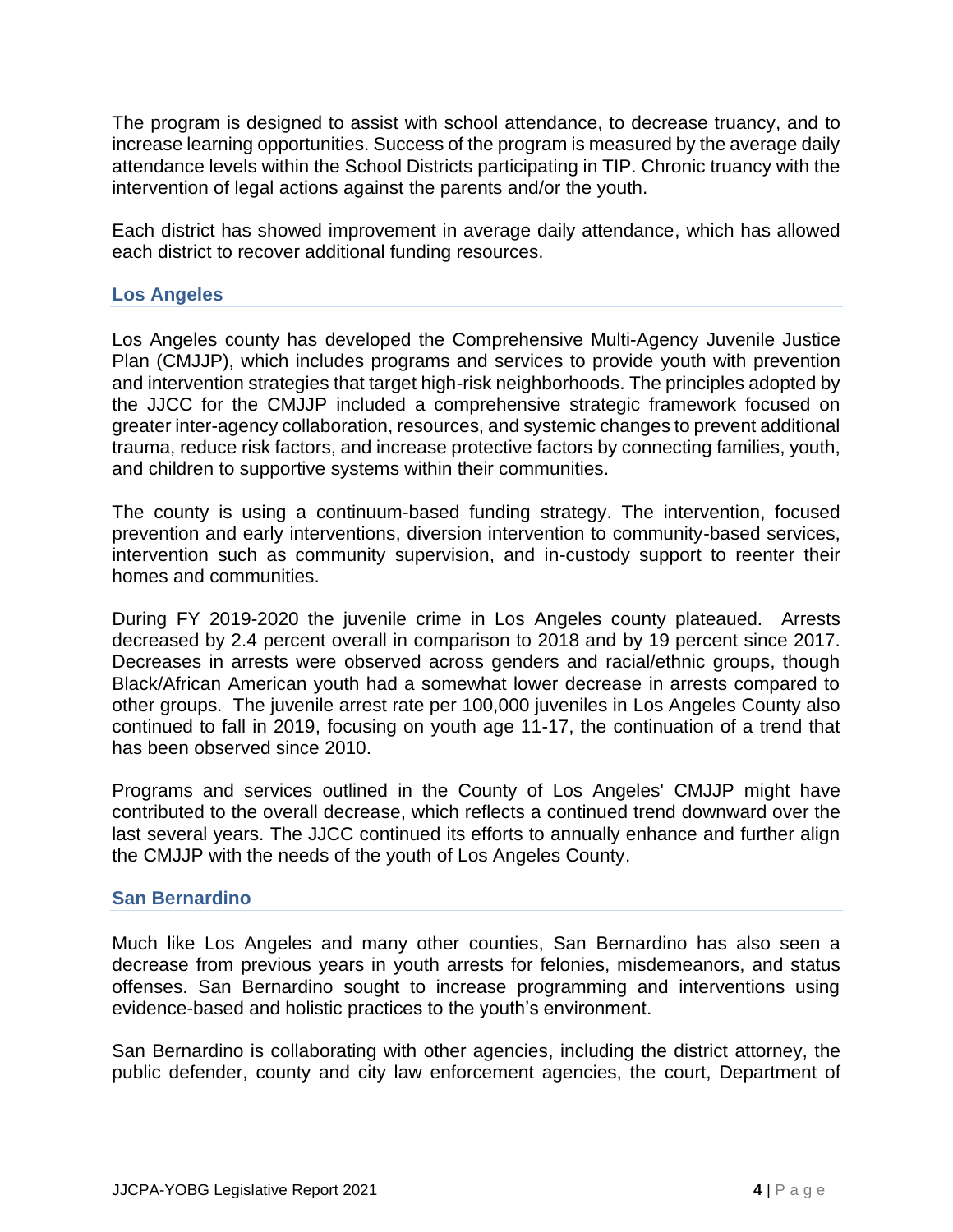Behavioral Health, Children and Family Services, County Superintendent of Schools and city school districts, community based and faith-based organizations.

Youth can access resources and attend evidence-based and best-practice programing that promote cultural competency that are community and culturally oriented, and gender specific programs. Some of the programs include the school probation officer program designed to reduce delinquent behavior on campus and provide intervention, prevention, and rehabilitative services to youth in need.

San Bernardino created day reporting centers (DRC) which provide specialized services, programming, and activities to youth up to age 17. The DRC provides classes such as anger management, drug and alcohol, truancy, gang involvement, cognitive life skills, graffiti, shoplifting, traffic safety, job skills, victim awareness, boy's council, and girl's circle and many more. These classes use the National Curriculum and Training Institute (NCTI), which is cognitively designed, evidence-based, and research proven. It has also been demonstrated to be effective in changing behavior and reducing recidivism rates.

## **Kings**

Kings County has implemented evidence-based programming over the last few years to include formal cognitive behavioral therapy to address the risks and needs of youthful offenders.

Kings County is collaborating with probation, the department of education, and the health services agency to develop work plans to identify gaps in services in the community. Over the previous years, Kings has implemented evidence-based programming that has proven effective in reducing recidivism.

As the trend with most California counties, Kings has experienced a steady drop in juvenile crime rates, and this has led to a decrease in the number of youths supervised. Kings uses a therapist dedicated to the youth population, which has proven effective. With the lower number of participants, Kings youth are able to access mental health services quickly and effectively. The availability of these services has improved participation and has increased completion of treatment over the last year.

Kings is using the Positive Achievement Change Tool to assess the risks and needs of the youth they serve. With the information from the risk assessment tool the county is working with community partners to address gaps in services. The continuum of services provided by the county include prevention and early intervention, counseling, informal probation, deferred entry of judgment, formal probation, probation supervision, courtordered programming, detention, and evidence-based programs such as Forward Thinking and A.R.T.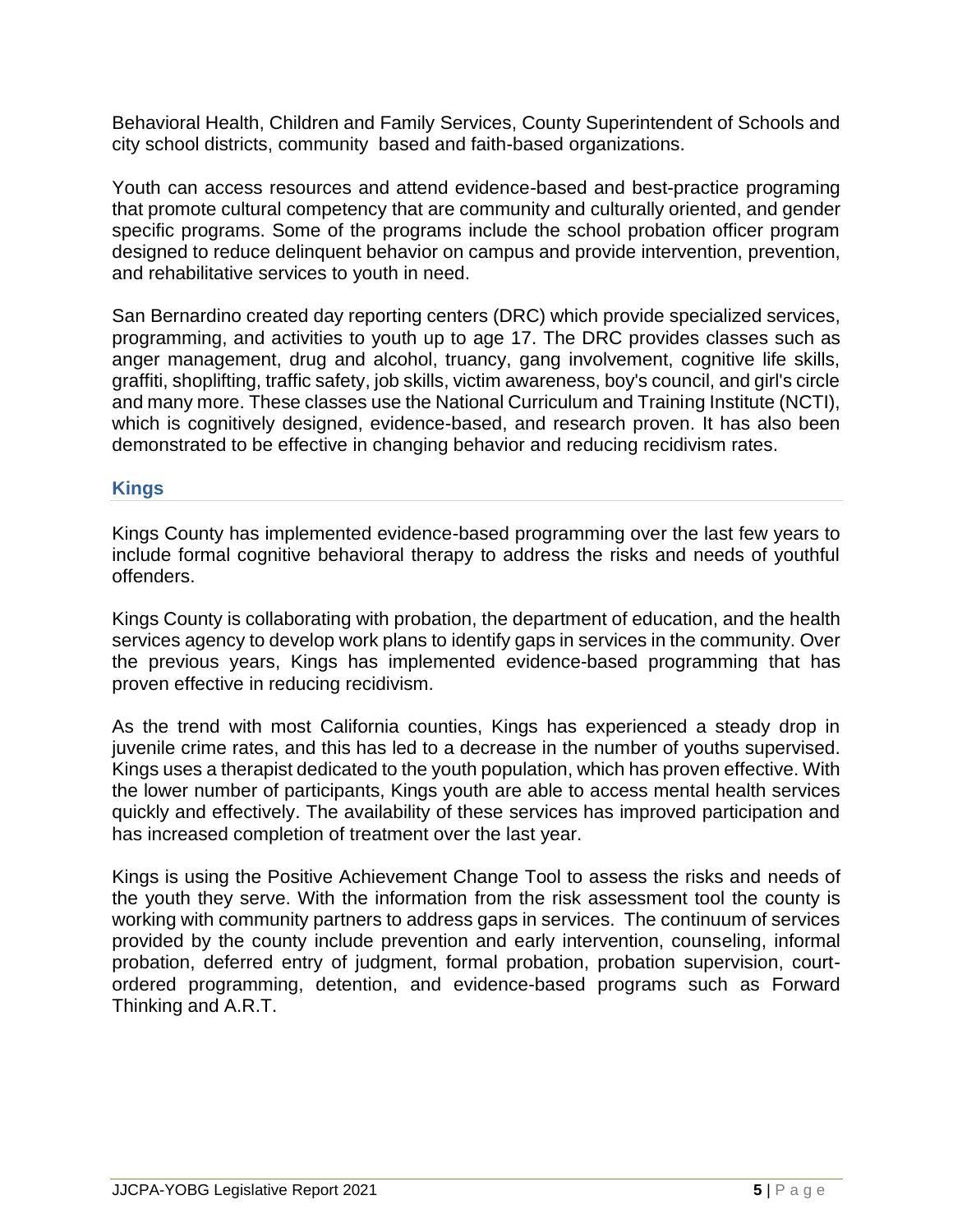## **YEAR-END EXPENDITURE & OUTCOME REPORTS**

On October 1 of each year counties must submit to the BSCC combined annual year-end reports for JJCPA and YOBG. Annual year-end reports describe programs, placements, services, strategies and system enhancements that were funded during the preceding fiscal year. Reports include line-item budget detail. These reports also include countywide figures for specified juvenile justice data elements that are readily available in existing statewide juvenile justice data systems.

Counties also provide written summaries, or an analysis of how grant-funded programs have or might have contributed to, or influenced, the countywide data that is reported. These reporting requirements direct counties to report data on their entire juvenile justice population and to describe how their use of JJCPA and YOBG funds has, or may have, impacted the trends seen in that data. *(See the heading: Analysis of Countywide Trend Data)*

All Year-end Expenditure & Outcome Reports must be posted on the BSCC website, which can be viewed here: [JJCPA-YOBG Expenditure and Data Reports.](https://www.bscc.ca.gov/2019-jjcpa-yobg-expenditure-and-data-reports-2/)

## **BRIEF HISTORY OF THE JUVENILE JUSTICE CRIME PREVENTION ACT**

The JJCPA was created by the Crime Prevention Act of 2000 (Chapter 353) to provide a stable funding source for local juvenile justice programs aimed at curbing crime and delinquency among at-risk youth and juvenile offenders. (See Gov. Code, § 30061, subd.  $(b)(4)$ .

JJCPA funds are available to address a continuum of responses including prevention, intervention, supervision, and incarceration. State law requires that JJCPA-funded programs be modeled on strategies that have demonstrated effectiveness in curbing juvenile delinquency. Beyond that, counties have broad discretion in how they use JJCPA funds to support and enhance their juvenile justice systems.

To encourage coordination and collaboration among the various local agencies serving at-risk youth and young offenders, JJCPA requires a county Juvenile Justice Coordinating Council (JJCC) to develop and modify the county's juvenile justice plan. The JJCC is chaired by the county's chief probation officer and its members include representatives of law enforcement and criminal justice agencies, the Board of Supervisors, social services, education, mental health, and community-based organizations. The JJCC is required to meet at least annually to review and update the county juvenile justice plan.

JJCPA relies on a partnership between the state, local agencies and stakeholders. Local officials and stakeholders determine where to direct resources through an interagency planning process. The State Controller's Office distributes the appropriated JJCPA funds to counties based on population. Local agencies and community-based organizations deliver programs and services. This partnership acknowledges the value the state places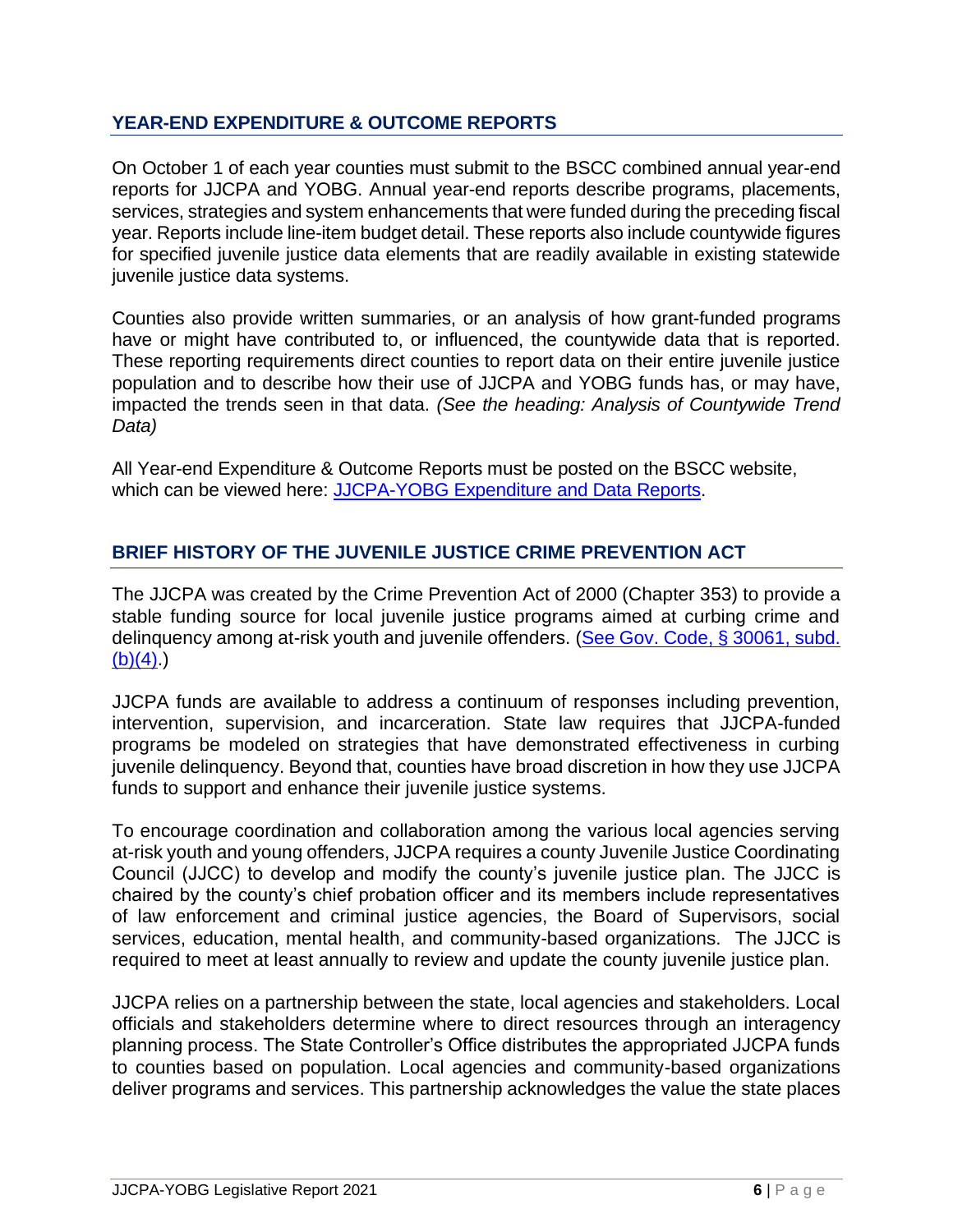on local discretion and multiagency collaboration in addressing the problem of juvenile crime in California's communities.

In Fiscal Year (FY) 2019-2020, the statewide base allocation of JJCPA funds was \$107,100,000. An additional \$59,919,901 was allocated in FY 2019-20 based on revenue growth that occurred in FY 2018-19. Consequently, the total amount of funds available to counties through the JJCPA program in FY 2018-19 was \$167 million.

## **BRIEF HISTORY OF THE YOUTHFUL OFFENDER BLOCK GRANT PROGRAM**

The YOBG Program was established in 2007 by SB 81 (Chapter 175) and was amended in 2009 by SBX4 13 (Chapter 22, Fourth Extraordinary Session). In 2016, further amendments were made by AB 1998. (See [Welf. & Inst. Code, §§ 1950 et seq.](https://leginfo.legislature.ca.gov/faces/codes_displayText.xhtml?lawCode=WIC&division=2.5.&title=&part=&chapter=1.5.&article=1))

The YOBG program, sometimes known as "juvenile realignment," realigned certain youth in California's juvenile justice population from state to county control. YOBG provisions prohibit counties from sending certain lower level offenders to the California Department of Corrections and Rehabilitation, Division of Juvenile Justice (DJJ). Youth who are no longer eligible for DJJ commitment are those who commit an offense that is not listed in Welfare and Institutions Code section 707, subdivision (b) and is not a sex offense as set forth in Penal Code section 290.008, subdivision (c). YOBG supports the concept that public safety is enhanced by keeping juvenile offenders close to their families and communities.

As provided by statute, *"allocations from the Youthful Offender Block Grant Fund shall be used to enhance the capacity of county probation, mental health, drug and alcohol, and other county departments to provide appropriate rehabilitative and supervision services to youthful offenders subject [to the provisions of SB 81]."* Within these general guidelines, counties have flexibility in how they use YOBG funds and counties use this flexibility to tailor YOBG-funded programs that fit local needs and priorities.

In recognition of the increased county responsibility for supervising and rehabilitating realigned youthful offenders, the state provides annual funding to counties through the YOBG program. In FY 2019-2020, statewide YOBG funding was \$160,021,081. An additional \$6,899,491 was allocated in FY 2019-20 based on revenue growth that occurred in FY 2018-19. Consequently, the total amount of funds available to counties through the YOBG program in FY 2019-20 was \$167 million.

## **FIDUCIARY RESPONSIBILITY FOR JJCPA-YOBG**

There is no competitive aspect to JJCPA or YOBG funding; each county receives an annual allocation based on the formulas prescribed in statute. For JJCPA, that formula is based on each county's population. For YOBG, the formula gives equal weight to a county's juvenile population and its juvenile felony dispositions. The California